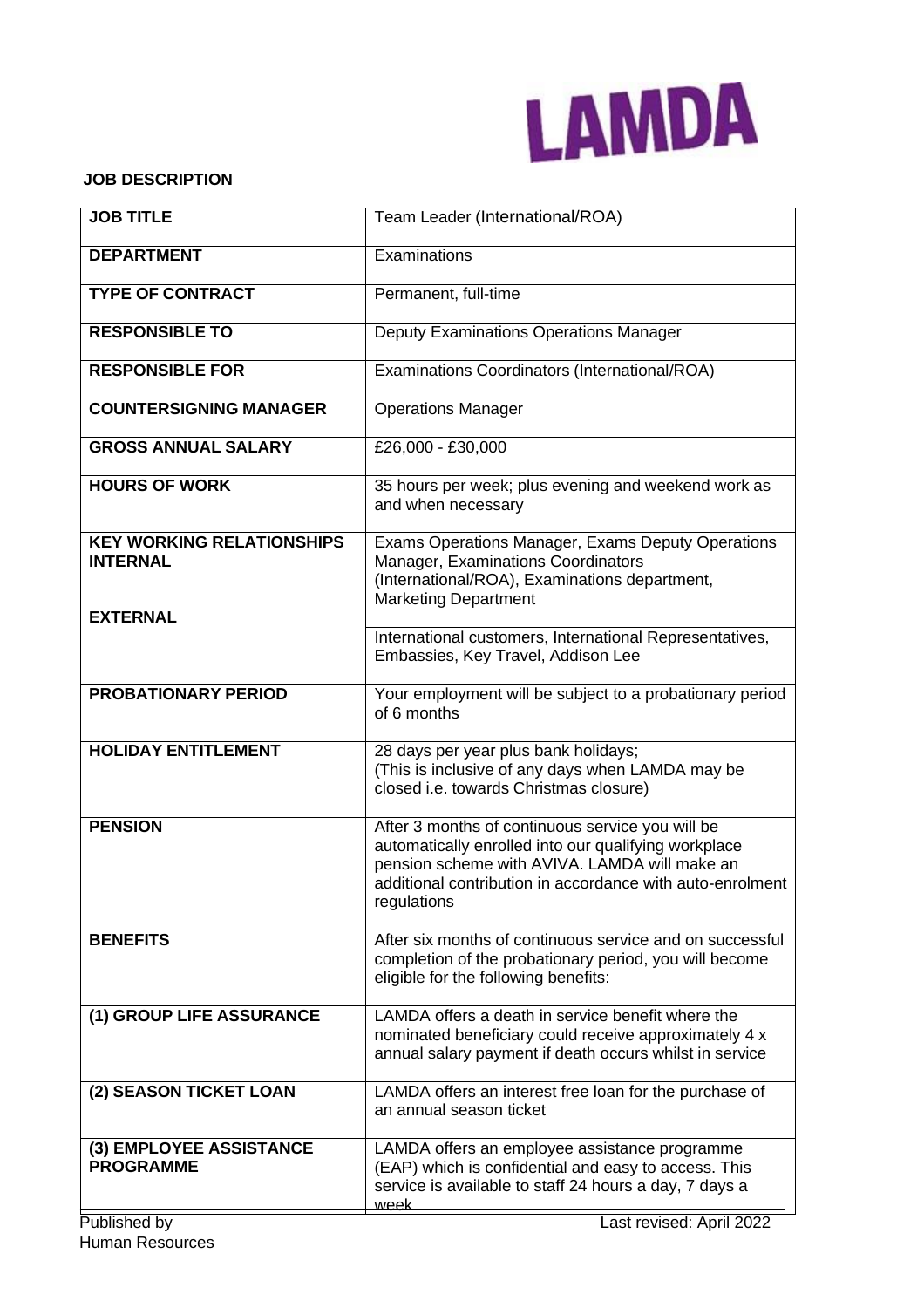# **JOB PURPOSE**

- To be responsible for the International Operations team, providing leadership, support and line management to a team of Examinations Coordinators
- To manage relationships with International Centres and customers, support growth and allocate workload within to the team

### **DUTIES AND RESPONSIBILITIES**

#### *Remote Online Assessment (ROA)*

- To lead on International ROAs, support customers in the use of online technology and ensure all International ROAs run smoothly, including providing zoom links and examination materials to Examiners, Stewards and Customers
- Provide summary of logins for weekend ROAs and ensure sufficient resource is allocated to provide login and emergency coverage
- Liaising with the Allocations and Date Booking Team to ensure that booking caps are adhered to and the appropriate Examiners are allocated to sessions.
- Liaising with the Allocations and Date Booking Team and customers to reschedule learner exams affected by special considerations or EARs/ Appeals
- Manage and support the Stewards Allocations Administrator in training, allocation and supporting Stewards, including cover on steward sessions
- To train ROA stewards and team of Examinations Coordinators on International and ROA session scheduling, steward allocation and stewarding
- To manage the allocation of stewards for Remote Online Assessments in the absence of Steward Allocations Administrator
- To ensure all International Tours and ROA sessions are appropriately resourced and to liaise with the Deputy Examinations Operations Manager on the allocation of resources
- To be the first point of contact for the online tool, Zoom, for international customers and Stewards

## *INTERNATIONAL*

- To be the first point of contact for new and existing customers and international representatives
- To liaise with the Allocations and Date Booking Team on date bookings for international customers, especially in relation in International Exam Tours
- To create International Exam Tours as efficiently as possible, identifying the most appropriate and cost-effective tour itinerary
- To liaise with the Allocation Administrator and the Chief Examiner on the allocation of Examiners for sessions and be their first point of contact throughout the tour
- To approve international examiner flight and accommodation bookings through Key Travel
- To liaise with Examiners, International Representatives, Key Travel and relevant authorities and embassies on the administration of VISA applications
- To lead on the administration and processing of International and ROA examination entries, examination scheduling, and to support results processing in accordance with operating procedures and operating standards
- To manage the International Examinations Coordinators, providing all support, training and workload assistance needs.
- To allocate workloads and manage the administration of events in accordance with operating procedures and operating standards, and ensure SLAs are met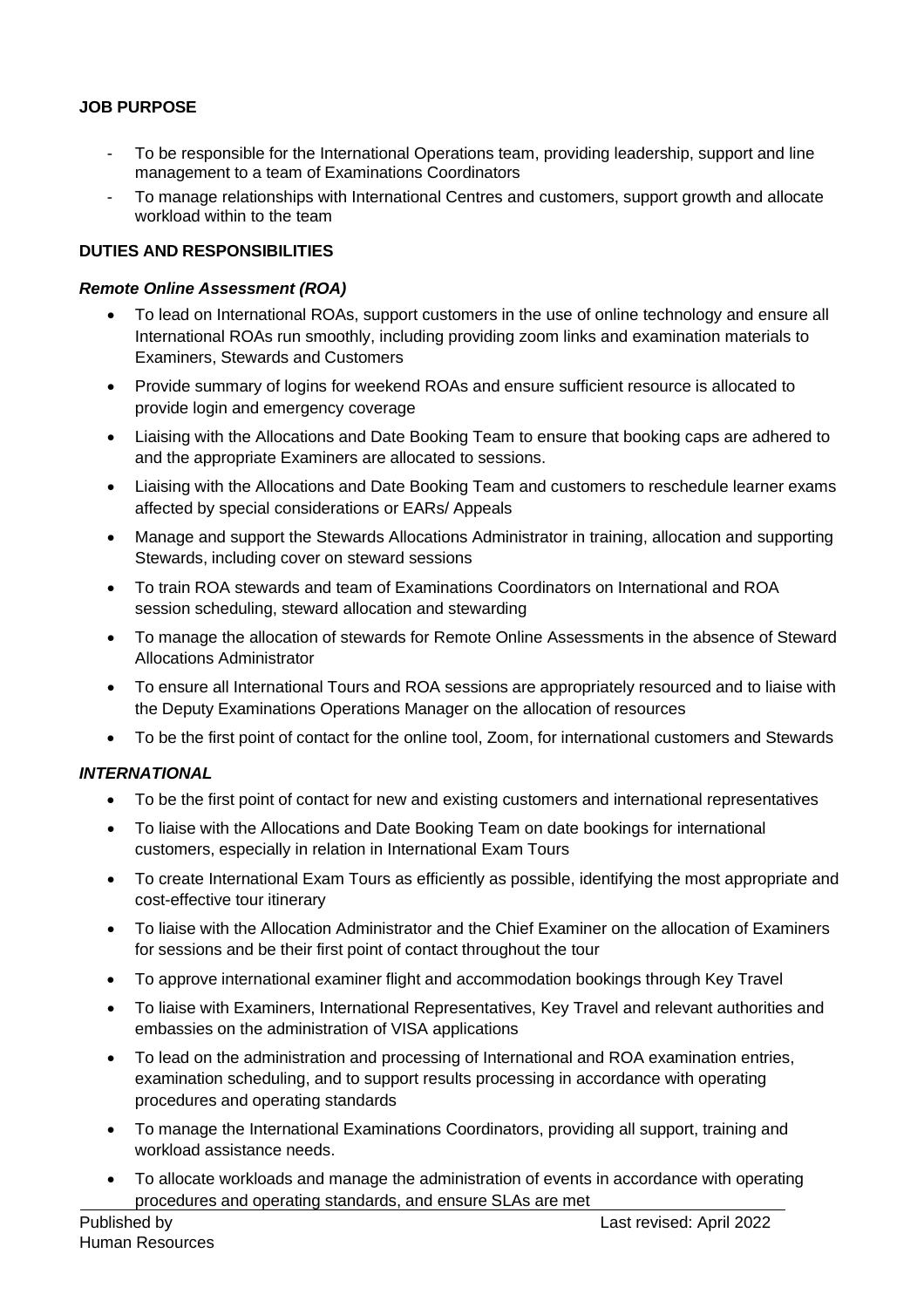- To work with the Relationship Manager to develop relationships and support growth. Attend meetings with potential new customers and International Representatives, providing information on exams operational activity
- To undertake the administration all of all International Financial processes in the absence of the Finance Officer: examiner fees and expenses, International Representative expenses and commission and steward contracts and timesheets
- To set up and attend Representative meetings, resolving any Representative issues and queries
- To manage, train and support the International Examinations Coordinators in their roles
- To liaise with the Deputy Examinations Operations Manager to allocate Examinations Coordinators, review and escalate the resource requirements to meet the business needs of the department in accordance with operating procedures and operations standards.
- To conduct regular team meetings, 1-1s, appraisals for team members
- To produce weekly KPI's for the Deputy Examinations Operations Manager for the measurement of scheduling services.
- To provide and report on international data and statistics for Examinations Operations Manager/Head of Examinations
- To feed into the Departmental budget, specifically for international business
- To attend Examinations Managers meetings, escalate issues and cascade information to the UK Team Leads
- To assist the Results Team Leader to resolve all results queries for International Centres
- To liaise with other Team Leaders and the Operations Manager to flex resource between teams and request temporary/casual labour to deal with peaks of activity
- To work with the Deputy Operations Examinations Manager, Examinations Operations Manager, Head of Examinations and Marketing to liaise with International Centres, communicate changes effectively and resolve any queries
- To recommend process improvements and systems developments to improve the efficiency of the examinations department
- To ensure the adherence to and implementation of LAMDA examination's policies and procedures and operating standards at all times and to contribute to their annual review and improvement
- To work with the Quality and Compliance Manager to provide support and cover for regulatory issues and ensure that GDPR and LAMDA's safeguarding policies and procedures are adhered to.
- Be the first point of contact within the team for the booking, scheduling, results of examinations and general enquiries from internal and external stakeholders.
- To act as a principal administrator of the ExamTrack IT system
- Any other responsibilities as required by the business

# *This job description reflects the present requirements of the post and should not be seen as an exhaustive list of responsibilities. Duties and responsibilities may develop and change in consultation with line management.*

*The successful applicant will be required to go through a DBS 'Enhanced Disclosure' check. Expenses will be met by the Academy.*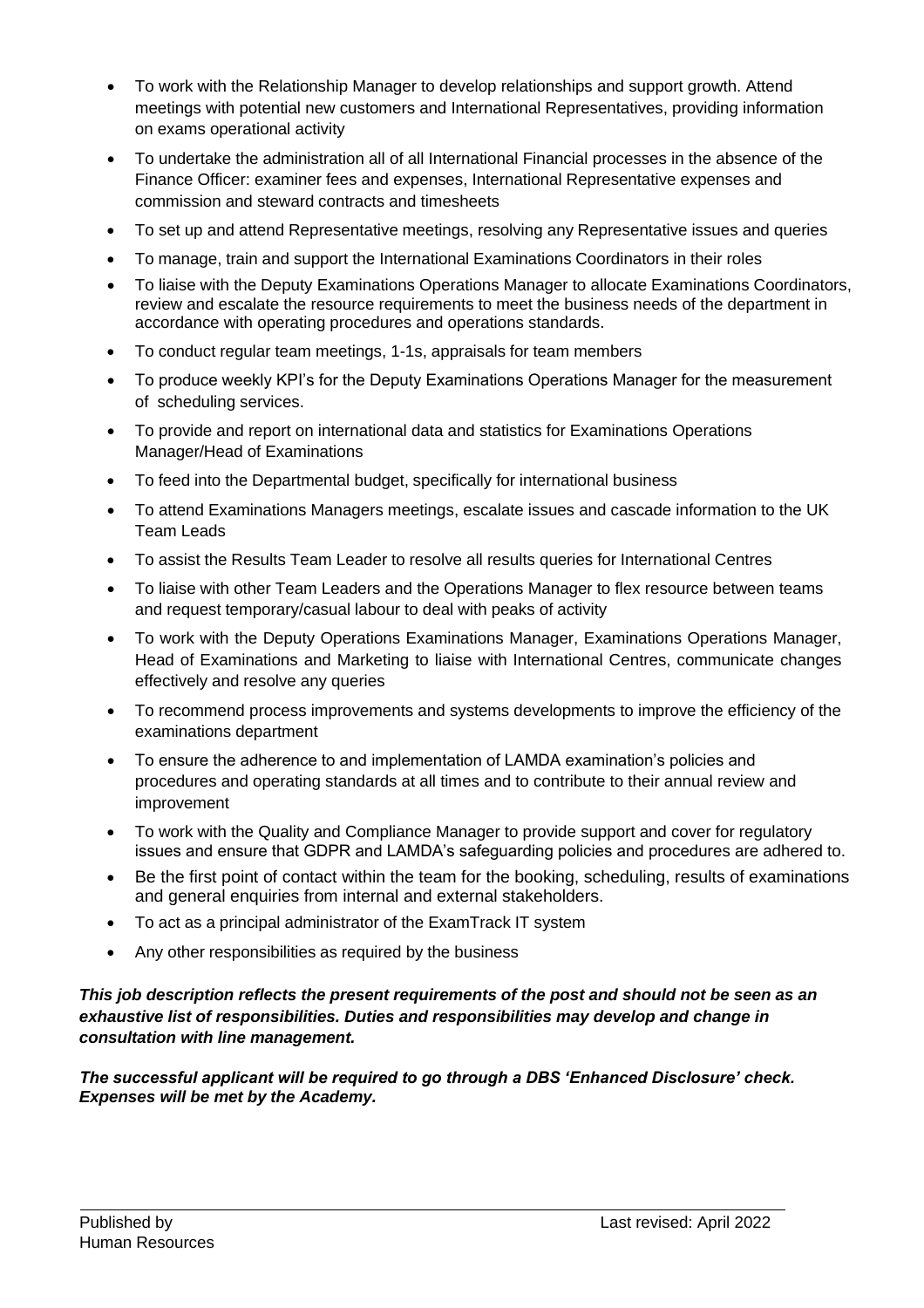# **PERSON SPECIFICATION**

|                                     | <b>ESSENTIAL</b>                                                                                                                                                                             | <b>DESIRABLE</b>             | <b>METHOD OF</b><br><b>ASSESSMENT</b> |
|-------------------------------------|----------------------------------------------------------------------------------------------------------------------------------------------------------------------------------------------|------------------------------|---------------------------------------|
| <b>QUALIFICATIONS</b>               | -Minimum of A Level or equivalent                                                                                                                                                            |                              | Certificates                          |
| <b>SKILLS/</b><br><b>ABILITIES</b>  | -Project Management                                                                                                                                                                          |                              | Application / Interview               |
|                                     | -Good organisational skills                                                                                                                                                                  |                              |                                       |
|                                     | -Excellent interpersonal skills                                                                                                                                                              |                              |                                       |
|                                     | -Strong IT skills                                                                                                                                                                            |                              |                                       |
|                                     | -Strong oral and written<br>communicationskills                                                                                                                                              |                              |                                       |
| <b>KNOWLEDGE</b>                    | -Examinations / Education<br>administration                                                                                                                                                  |                              | Application / Interview               |
| <b>EXPERIENCE</b>                   | -Experience in operations, IT<br>andadministration                                                                                                                                           | -Ideally<br>experience       | Application / Interview               |
|                                     | -Supervisory experience                                                                                                                                                                      | from<br>educational          |                                       |
|                                     | -Previous administrative experience<br>isessential                                                                                                                                           | or regulatory<br>environment |                                       |
|                                     | -First Aid Training                                                                                                                                                                          |                              |                                       |
|                                     | -Health and Safety/ Risk<br><b>ManagementAwareness</b>                                                                                                                                       |                              |                                       |
| <b>PERSONAL</b><br><b>QUALITIES</b> | -Good organisational skills and<br>attentionto detail                                                                                                                                        |                              | Application / Interview               |
|                                     | -Flexible and adaptable                                                                                                                                                                      |                              |                                       |
|                                     | -A strong team player                                                                                                                                                                        |                              |                                       |
|                                     | -Proven team leadership skills                                                                                                                                                               |                              |                                       |
|                                     | -Self-starter and autonomous                                                                                                                                                                 |                              |                                       |
|                                     | -Proven ability to work under pressure                                                                                                                                                       |                              |                                       |
|                                     | -Focused, highly efficient and self-<br>motivated with the ability to think<br>creatively and to take the initiative to<br>meet strict deadlines across a<br>number of simultaneous projects |                              |                                       |
|                                     | -Collaborative team player with<br>ability tocommunicate clearly and<br>effectively withboth internal and<br>external                                                                        |                              |                                       |